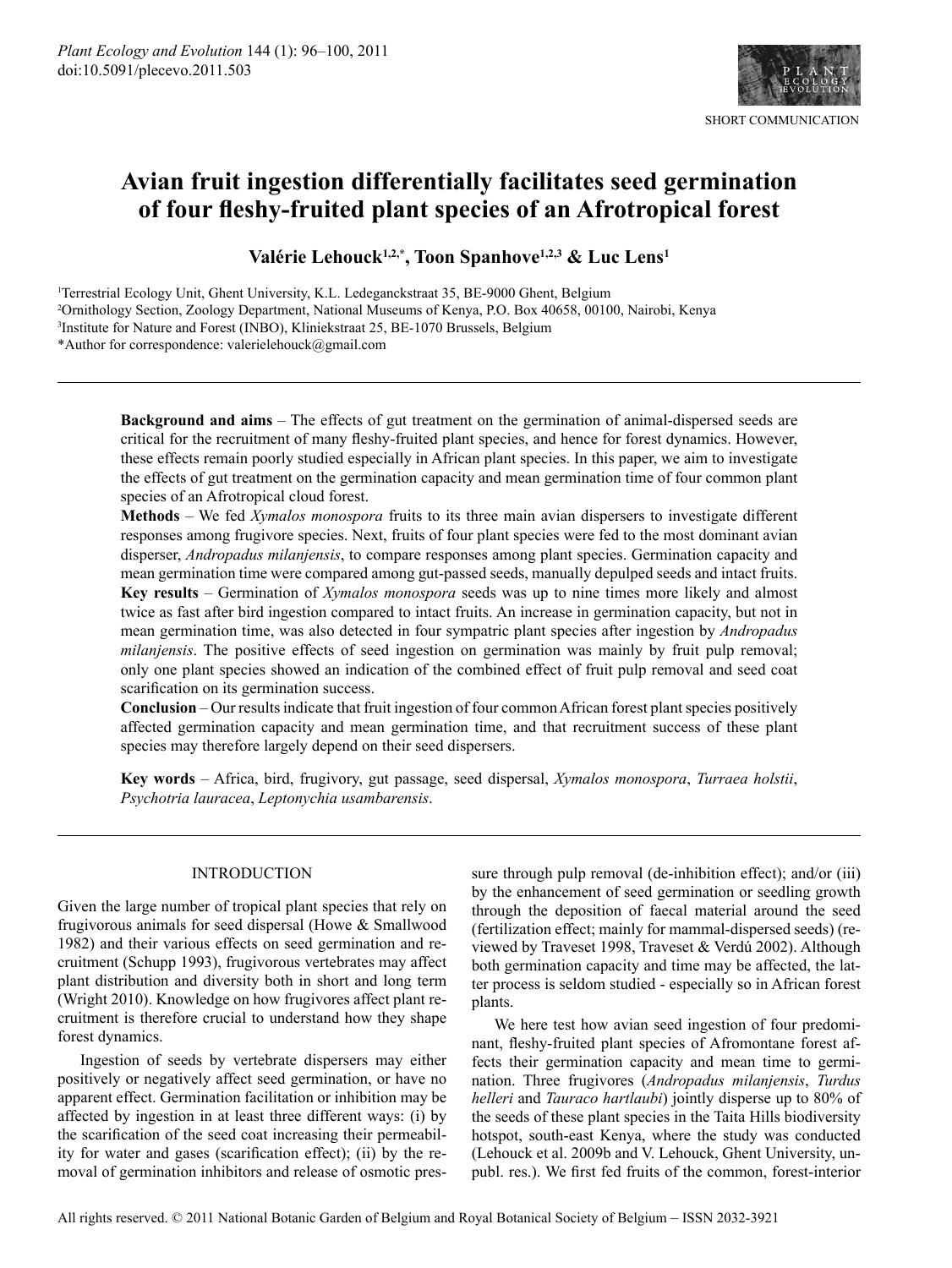#### Table 1 – Germination of four plant species after gut treatment by Andropadus milanjensis.

Gut passage time, percentage of germinated seeds and time to germination of four different fruit species fed to A. milanjensis.

 $\frac{1}{2}$ : Ntrials/Ntrees = number of experimental trials (equals number of bird individuals fed) / number of plant individuals from which seeds were used in the experiment. The sample size is lower compared to that for GPT (see text) because not all seeds were used in germination trials; NA: not available.

\*\*\*  $p < 0.001$  \*\*  $p < 0.01$ , \*  $p < 0.05$ . †: 0.1 <  $p < 0.05$ , NS:  $p > 0.1$ 

| Plant species                                                        |               | Turraea holstii                                                                 | Xymalos monospora                             | Psychotria lauracea             | Leptonychia usambarensis                         |  |
|----------------------------------------------------------------------|---------------|---------------------------------------------------------------------------------|-----------------------------------------------|---------------------------------|--------------------------------------------------|--|
| Family                                                               |               | Meliaceae                                                                       | Monimiaceae                                   | Rubiaceae                       | Sterculiaceae                                    |  |
| Fruit type                                                           |               | Capsule,<br>usually 5 seeds                                                     | Berry, 1 seed                                 | Drupe, usually 2 seeds          | Capsule, 1-5 seeds                               |  |
| Disperser unit and color<br>$(n = # fed)$<br>per experimental trial) |               | Seed, black and<br>almost completely<br>covered by<br>orange-red aril $(n = 5)$ | Fruit, yellow-<br>orange-reddish<br>$(n = 3)$ | Fruit, red/scarlet<br>$(n = 3)$ | Seed, black with<br>orange-red aril<br>$(n = 3)$ |  |
| Mean size of disperser unit<br>$(length(mm) \times width(mm))$       |               | $4.5 \times 2.5$                                                                | $11.8 \times 9.4$                             | $4.5 \times 5.5$                | $11.1 \times 6.9$                                |  |
| Ntrials/Ntrees <sup>1</sup><br>Median GPT                            |               | 9/1                                                                             | 66/21                                         | 10/5                            | 22/7                                             |  |
| $(25-75$ percentile) (min)                                           |               | $55(17-129)$                                                                    | $37(15-115)$                                  | $51(29-81)$                     | $49(28 - 90)$                                    |  |
| Percentage seeds germinated                                          |               |                                                                                 |                                               |                                 |                                                  |  |
| Mean $% \pm SE$                                                      |               |                                                                                 |                                               |                                 |                                                  |  |
|                                                                      | gut passage   | $78.1 \pm 7.9$                                                                  | $68.2 \pm 4.5$                                | $51.1 \pm 10.9$                 | $50.0 \pm 20.5$                                  |  |
|                                                                      | control fruit | $52.1 \pm 17.6$                                                                 | $7.4 \pm 2.4$                                 | $27.8 \pm 5.9$                  | NA                                               |  |
|                                                                      | control seed  | $74.7 \pm 10.3$                                                                 | $67.4 \pm 4.5$                                | $19.8 \pm 6.3$                  | $50.0 \pm 11.5$                                  |  |
| Wilcoxon<br>signed rank test                                         |               |                                                                                 |                                               |                                 |                                                  |  |
|                                                                      | gut-fruit     | $S = 6.5$ NS                                                                    | $S = 297.5$ ***                               | $S = 13.5$ †                    | NA                                               |  |
|                                                                      | gut-seed      | $S = -2.0$ NS                                                                   | $S = 10.0$ NS                                 | $S = 19.0*$                     | $S = 0$ NS                                       |  |
|                                                                      | fruit-seed    | $S = -12.0*$                                                                    | $S = 343.5$ ***                               | $S = 5.0$ NS                    | NA                                               |  |
| Time to germination                                                  |               |                                                                                 |                                               |                                 |                                                  |  |
| Mean days $\pm$ SE                                                   |               |                                                                                 |                                               |                                 |                                                  |  |
|                                                                      | gut passage   | $132 \pm 10$                                                                    | $64 \pm 5$                                    | $139 \pm 14$                    | $145 \pm 15$                                     |  |
|                                                                      | control fruit | $117 \pm 23$                                                                    | $119 \pm 14$                                  | $137 \pm 14$                    | NA                                               |  |
|                                                                      | control seed  | $137 \pm 9$                                                                     | $56 \pm 4$                                    | $154 \pm 5$                     | $134 \pm 14$                                     |  |
| Wilcoxon                                                             |               |                                                                                 |                                               |                                 |                                                  |  |
| signed rank test                                                     |               |                                                                                 |                                               |                                 |                                                  |  |
|                                                                      | gut-fruit     | $S = 1.0$ NS                                                                    | $S = -6.0$ NS                                 | $S = -3.5$ NS                   | NA                                               |  |
|                                                                      | gut-seed      | $S = -2.0$ NS                                                                   | $S = 273.0$ **                                | $S = -4.0$ NS                   | $S = 2.0$ NS                                     |  |
|                                                                      | fruit-seed    | $S = -1.5$ NS                                                                   | $S = 9.0$ NS                                  | $S = -0.5$ NS                   | NA                                               |  |

tree Xymalos monospora to these three avian dispersers to investigate different germination responses among frugivore species. Next, fruits of four predominant plant species (Xymalos monospora, Turraea holstii, Psychotria lauracea and Leptonychia usambarensis) were fed to the most dominant avian disperser, Andropadus milanjensis, to compare responses among plant species. Comparison of germination capacity and mean germination time of gut-passed seeds, manually depulped seeds and intact fruits allows us to reveal the underlying mechanisms of avian gut treatment effects on seed germination (Samuels & Levey 2005).

### **METHODS**

Fieldwork was conducted in the heavily fragmented Taita Hills forest, a biodiversity hotspot in south-east Kenya (03°20'S 38°15'E, alt. 1200–2208 m, rainfall 600–2300 mm/ yr) from August 2004 to August 2006. The regional climate is dominated by heavy rains during the cold season (March-May/June) and short rains during the warm season (October-December), with fruit densities usually peaking from August to January.

Birds were captured with mist-nets and individually held in clean cotton bags to minimize stress during gut passage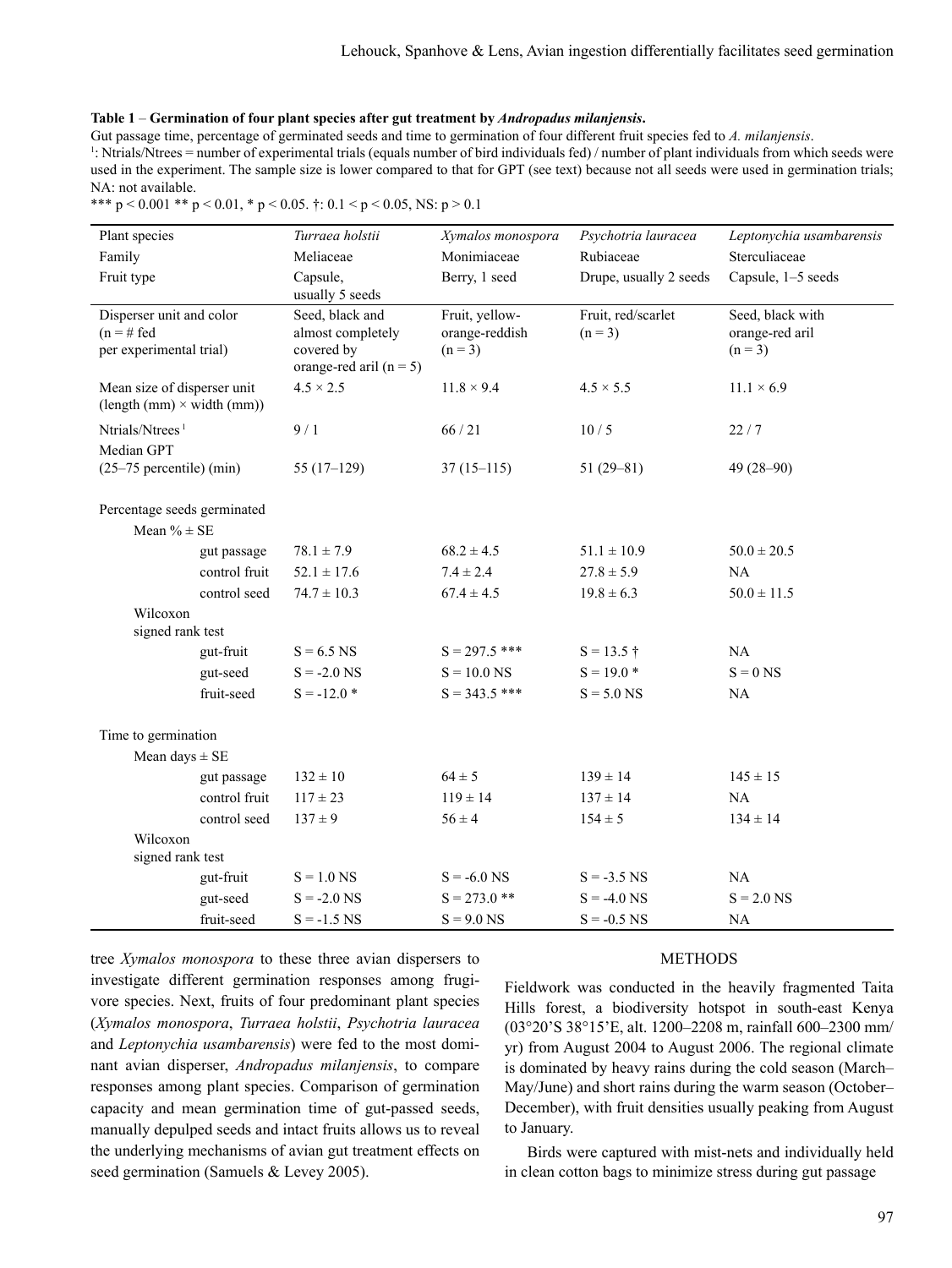#### Table 2 – Germination of Xymalos monospora seeds after gut treatment by its three main avian frugivores.

Percentage of and time to germination of X. monospora seeds after gut passage (gut; three frugivorous bird species) and two control treatments (intact fruit and manually depulped seed). Between-treatment differences were tested pairwise for statistical significance using Wilcoxon signed rank tests (see text for details).  $2: N =$  number of experimental trials (equals number of bird individuals fed, with each bird fed 3 fruits). The sample size is lower compared to that for GPT (see text) because not all seeds were used in germination trials. \*\*\*  $p < 0.001$  \*\*  $p < 0.01$ , \*  $p < 0.05$ . †: 0.1 <  $p < 0.05$ , NS:  $p > 0$ .

| Bird species                        | Andropadus milanjensis | Turdus helleri  | Tauraco hartlaubi |  |  |  |
|-------------------------------------|------------------------|-----------------|-------------------|--|--|--|
| Family                              | Pycnonotidae           | Turdidae        | Musophagidae      |  |  |  |
| Mean body weight (range) $(g)$      | $43(15-55)$            | $70(53 - 85)$   | 230 (195-275)     |  |  |  |
| Median GPT (25-75 percentile) (min) | $33(24 - 54)$          | $34(26 - 57)$   | $40(26 - 57)$     |  |  |  |
| $\mathbf{N}^2$                      | 66                     | 21              | 31                |  |  |  |
| Percentage seeds germinated         |                        |                 |                   |  |  |  |
| Mean $% \pm SE$                     |                        |                 |                   |  |  |  |
| gut passage                         | $68.2 \pm 4.5$         | $46.0 \pm 9.0$  | $33.1 \pm 4.5$    |  |  |  |
| control fruit                       | $7.4 \pm 2.4$          | $13.6 \pm 10.2$ | $18.7 \pm 11.6$   |  |  |  |
| control seed                        | $67.4 \pm 4.5$         | $56.3 \pm 8.9$  | $41.8 \pm 3.6$    |  |  |  |
| Wilcoxon signed rank test           |                        |                 |                   |  |  |  |
| gut-fruit                           | $S = 297.5$ ***        | $S = 20$ *      | $S = 51.5*$       |  |  |  |
| gut-seed                            | $S = 10$ NS            | $S = -12.5$ NS  | $S = -37$ NS      |  |  |  |
| fruit-seed                          | $S = 343.5$ ***        | $S = -16.5$ †   | $S = -57.5$ **    |  |  |  |
| Time - to - germination             |                        |                 |                   |  |  |  |
| Mean days $\pm$ SE                  |                        |                 |                   |  |  |  |
| gut passage                         | $64 \pm 5$             | $94 \pm 15$     | $84 \pm 4$        |  |  |  |
| control fruit                       | $119 \pm 14$           | $160 \pm 1$     | $118 \pm 4$       |  |  |  |
| control seed                        | $56 \pm 4$             | $79 \pm 14$     | $79 \pm 2$        |  |  |  |
| Wilcoxon signed rank test           |                        |                 |                   |  |  |  |
| gut-fruit                           | $S = -6$ NS            | $S = -0.5$ NS   | $S = -67$ ***     |  |  |  |
| gut-seed                            | $S = 273$ **           | $S = 3.5$ NS    | $S = 17$ NS       |  |  |  |
| fruit-seed                          | $S = 9$ NS             | $S = 1.5$ NS    | $S = 94$ ***      |  |  |  |

time (GPT) experiments. All individuals were fed with bananas to clear their guts before feeding them three to five disperser units (i.e. seeds embedded within fruit pulp or accompanied by their aril) depending on the plant species (table 1; see Lehouck et al. 2009a for more methodological details). Whereas sample sizes of Xymalos monospora fruits allowed studying differential effects of fruit ingestion among the three frugivorous bird species, differences in germination response to ingestion of three other plant species could only be studied for Andropadus milanjensis. The number of units fed per individual bird mimics feeding bouts observed in the field (Lehouck et al. 2009b). Cotton bags were checked every five minutes until all seeds were defecated (the few regurgitated seeds were omitted from the dataset). All birds were in good condition when released (mostly within one hour and not later than three hours after being caught; see Lehouck et al. 2009a for details).

Individual time intervals between fruit swallowing and

seed defecation were recorded as a measure of GPT. After retrieval, seeds were individually planted at c. 0.5 cm depth in a 50:50 mixture of sand and fertile soil (sieved, collected from a single forest site) maintained outdoors in large, rectangular trays topped with a lid of transparent plastic to retain moisture and deter possible seed predators. All treatments were paired, i.e. for each retrieved seed, one manually depulped seed (i.e. with fruit pulp or aril removed manually) and one intact fruit were collected from the same tree (see table 1 for the number of plant individuals used per species) and planted on the same day. For logistic reasons, up to three days elapsed between feeding and planting of the seeds. However, storage duration had no significant effect on germination probability (Proc Genmod in SAS; storage duration:  $\chi^2_{2} = 1.61$ , df = 2, p = 0.45; storage duration\*treatment effect:  $\chi^2 = 0.15$ , p  $= 0.70$ ). We introduce the term 'experimental trial' to indicate the total of the retrieved seeds per individual bird (equal to the number of fruits fed, i.e. 3–5) and both controls (i.e.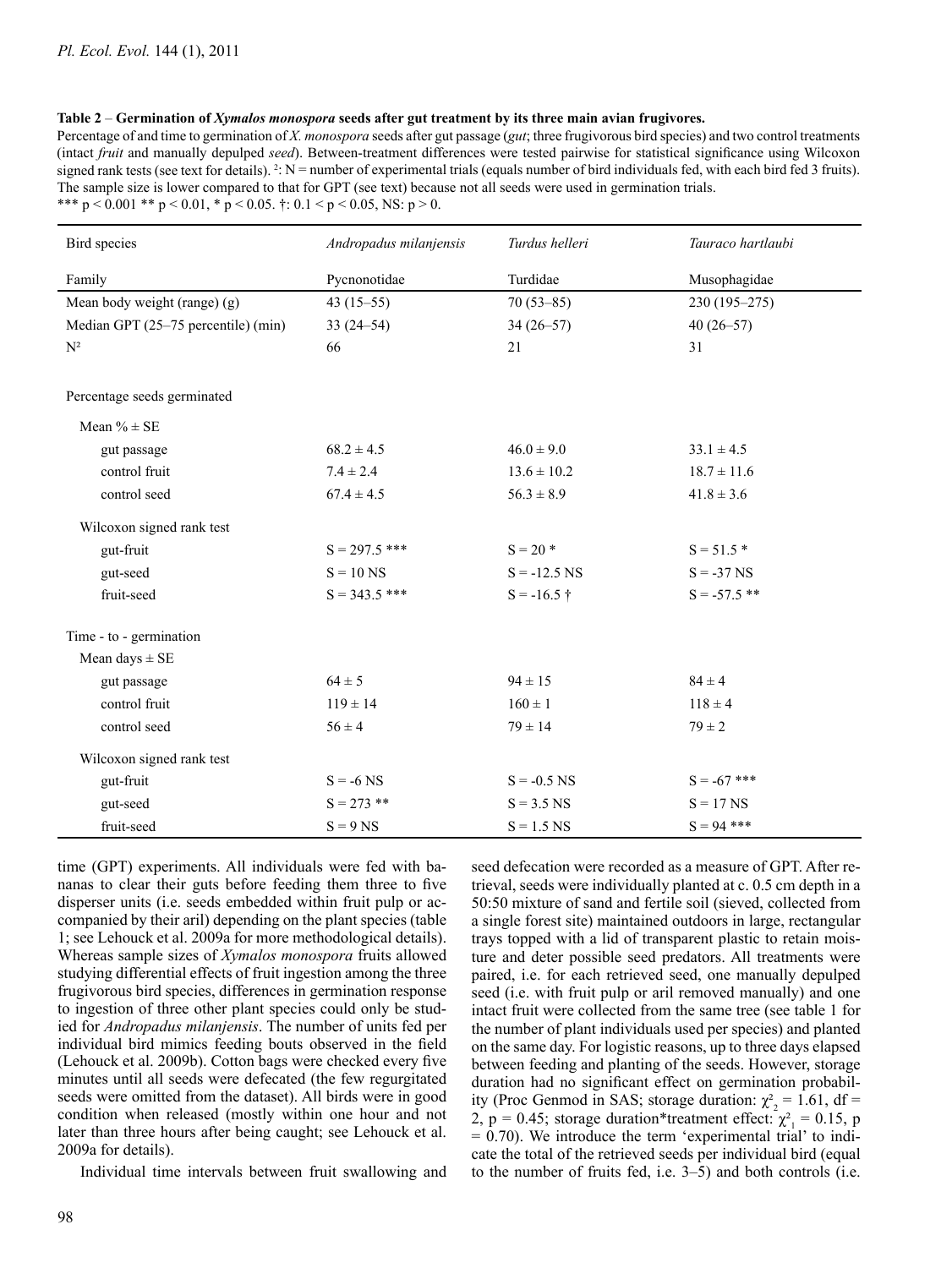manually depulped seed and intact fruit). This setup enables us to separately test effects of avian seed ingestion on germination through fruit pulp removal (by comparison of manually depulped seeds with intact fruits) or through scarification of the seed coat (by comparison of manually depulped seeds with gut-passed seeds), as well as their combined effect (see also Samuels & Levey 2005). After planting, seeds were watered daily and checked every three days for seedling emergence (i.e. when part of a shoot becomes visible aboveground), until three months after the last seed germinated. At the end of the experiment, the soil was carefully sieved to confirm that no intact seeds remained (all seed remains were soft and rotten and therefore not viable).

Measurements of GPT, time to germination and of percentage of germinated seeds were averaged per experimental trial to account for individual variance (Charalambidou et al. 2003) and tested for treatment effects with non-parametric Wilcoxon signed rank tests.

#### **RESULTS**

*Xymalos monospora* seeds did not significantly differ in median GPT values among the three bird species (table 2,  $\chi^2$ ) =  $0.62$ ,  $p = 0.73$ ) and their germination capacity and mean time to germinate were similarly affected after ingestion by these frugivores. The likelihood of germination of X. monospora seeds increased up to nine fold after bird ingestion compared to seeds from intact fruits, while no significant differences were found between ingested and manually depulped seeds. The latter seeds tended to germinate slightly earlier than ingested ones, while germination of seeds from intact fruits took up to twice as long, although differences in germination speed among treatments were not always significant due to a high degree of variability and small sample sizes (table 2).

We found a similar, albeit less strong, non-significant positive effect of seed ingestion by Andropadus milanjensis on the germination capacity of Turraea holstii compared to seeds surrounded by pulp, while ingestion of *Psychotria lauracea* enhanced the germination capacity both with respect to manually depulped seeds and intact fruits. For *Leptonychia usambarensis*, manually depulped and defaecated seeds germinated equally well; however, no comparison with arillated seeds could be made. Mean time to germination was not significantly affected in any of these three plant species (table 1; no data for ingestion of these plant species by Turdus helleri and Tauraco hartlaubi available). GPT significantly differed between plant species ( $\chi^2$ <sub>3</sub> = 9.1, p = 0.03), with longer transit times for smaller diaspores (Spearman rank GPT-diaspore length:  $r = -0.24$ ,  $p = 0.003$ ). However, GPT did not significantly affect germination capacity or mean germination time within any of these species (Kruskall-Wallis and Spearman rank correlation, all  $p > 0.05$ ).

## **DISCUSSION**

The ability of seeds to remain viable after ingestion by frugivores is crucial for the population dynamics of endozoochorous plant species and is believed to have shaped the evolution of plant-frugivore interactions (Murray et al. 1994). Seed ingestion by vertebrate dispersers may have a positive, neutral or negative effect on seed germination capacity and time (reviewed by Traveset 1998, Traveset & Verdú 2002). In our study, *Xymalos monospora* seeds had a higher probability of germinating, and germinated faster, after ingestion compared to seeds that remained embedded in pulp, as would be the case in absence of dispersal by frugivores. Similarly, positive and/or neutral effects of gut treatment by *Andropadus mi* lanjensis on germination were observed in three other plant species of which seeds are predominantly dispersed by the same suite of frugivores. Because GPT did not significantly affect germination capacity or mean germination time within any of these plant species, inter-specific differences in germination response of plant species were probably not caused by differences in GPT, but rather by differences in mechanistical or physiological effects of seed ingestion on seed coat structure and/or permeability. Since manually depulped seeds germinated equally well as defecated seeds in most of our experimental trials, positive effects of seed ingestion are mainly through fruit pulp removal, probably because of the removal of germination inhibitors therein and release of osmotic pressure (dehinibition effect; Robertson et al. 2006). Additional effects of seed coat scarification were evident in at least one plant species (*Psychotria lauracea*), as gut-passed seeds in this species germinated better than manually depulped seeds. While the fitness advantage of enhanced germination capacity is clear, advancement of seed germination in time may be unfavourable, rather than favourable, under unpredictable environmental conditions when most species built up a soil seed bank, i.e. an assemblage of viable seeds in the soil from which germination may be spread over time through dormancy (Fenner 1992). However, plant species with nondormant, thin-coated seeds such as Xymalos monospora are generally believed to benefit from advanced germination as it reduces the exposure time of the sensitive seeds to predators and microbial or fungal attack (Schupp 1993, Vázquez-Yanes & Orozco-Segovia 1993, Traveset & Verdú 2002). Once germinated, seedlings may then continue to grow fast or remain 'dormant' in a seedling bank until conditions are favourable, a mechanism that appears to be common in tropical regions (Vázquez-Yanes & Orozco-Segovia 1993, Lehouck et al.  $2009c$ ).

Although verification under field conditions (natural setting and different burial depths) is needed to confirm these findings (Rodríguez-Pérez et al. 2005, Robertson et al. 2006). our results suggest that avian seed ingestion provides both direct and indirect positive effects on recruitment through effects on germination capacity and time, respectively, to a degree that varies among plant species. In forests where a large number of plants are dispersed by a limited number of avian frugivores, as is the case in the Taita Hills, loss of these frugivores might have far reaching consequences for the recruitment of fleshy fruit producing plants (see also Lehouck et al. 2009b) and forest dynamics in general. Global changes, such as habitat loss and fragmentation or climate changes, may therefore not only pose direct treats to forest persistence. but also indirectly influence forests through effects on their mutualistic counterparts, in this case seed dispersers.